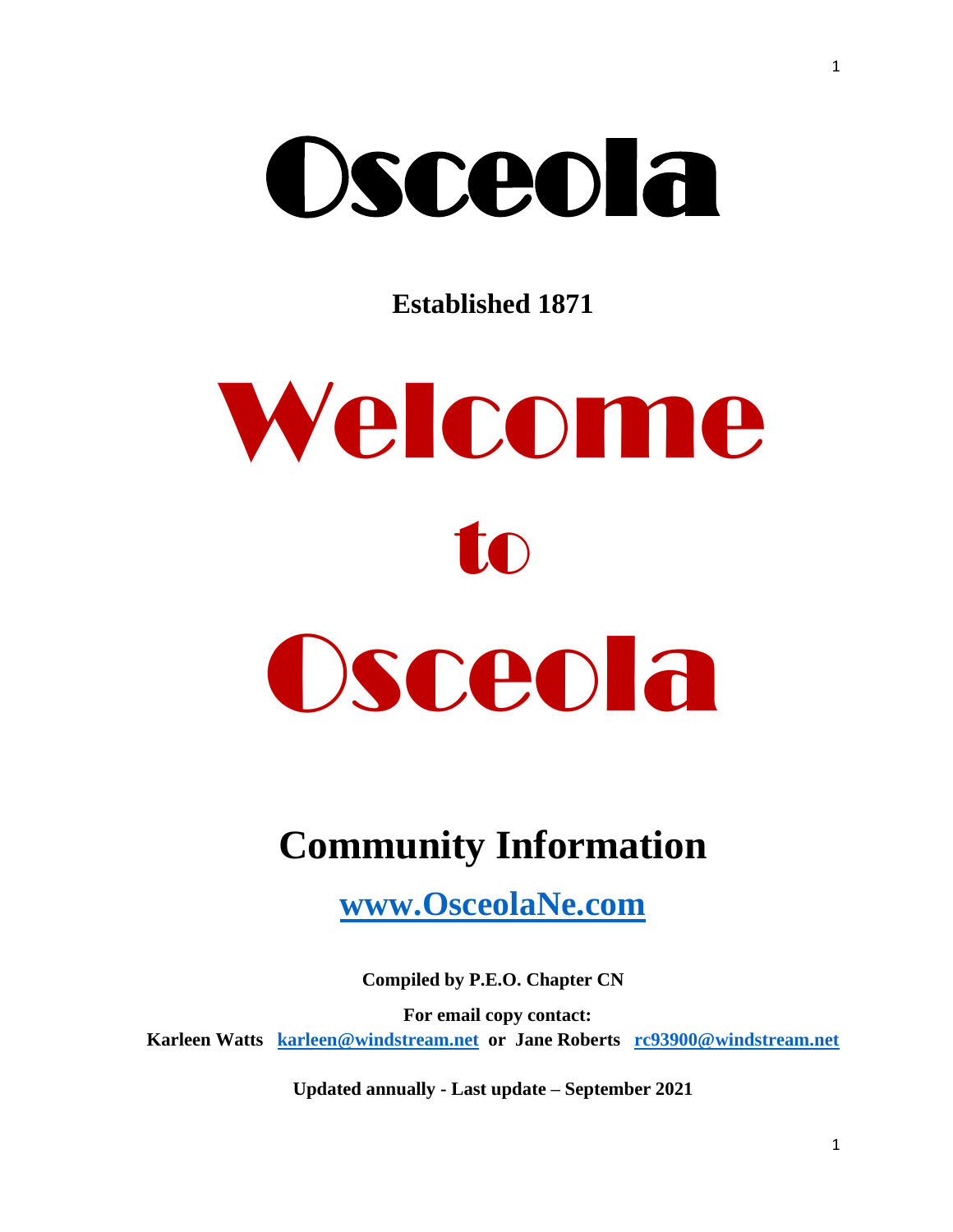# **INDEX**

| <b>New Resident Guide</b>        | Page 3  |
|----------------------------------|---------|
| <b>General Information</b>       | Page 4  |
| <b>Schools</b>                   | Page 6  |
| <b>Emergency Services</b>        | Page 9  |
| <b>Polk County</b>               | Page 10 |
| <b>Nebraska State Services</b>   | Page 11 |
| <b>U.S. Government Services</b>  | Page 11 |
| <b>Clubs &amp; Organizations</b> | Page 12 |
| <b>Business Index</b>            | Page 13 |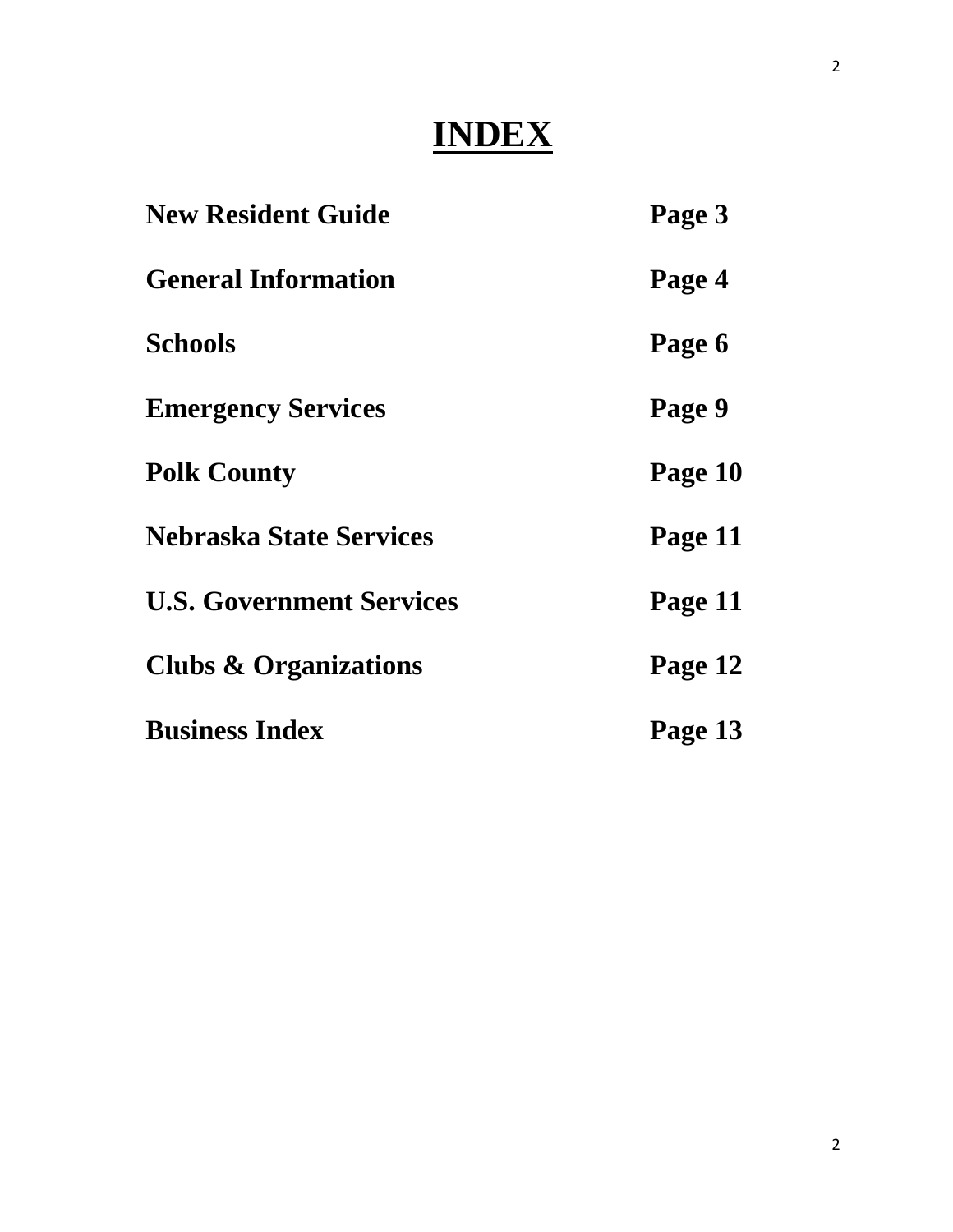# **New Resident Guide**

**Osceola City Office –** Renee Johansen, City Clerk P.O. Box 701 Osceola, Nebraska 68651 Phone: (402) 747-3411 Hours: 8:00 am -12:00 pm and 1:00 pm – 4:30 pm / Mon - Fri Office located at 350 N State St.

#### **Utilities**

**Electricity:** Polk County Rural Public Power District (402) 764-4381 **[www.pcrppd.com](http://www.pcrppd.com/)**

**Natural Gas:** Black Hills Energy 1-888-870-5554 **[http://www.blackhillsenergy.com](http://www.blackhillsenergy.com/)**

#### **Phone/Cell Phone / Internet / Cable:**

Windstream: 402-534-2502 or 1-800-347-1991 Repairs / Dial 611 Windstream, home phone service **[www.windstream.com](http://www.windstream.com/)** Rise Broadband 866-988-7164 Eagle Communications 877-613-2453 **[www.eaglecom.net](http://www.eaglecom.net/)** Tech Support 877-625-9901 Viaero 402-858-2810

**Water / Sewer / Solid Waste Disposal / Cardboard & Aluminum Cans Recycling** City of Osceola, Nebraska 68651 Phone: (402) 747-3411

#### **Newspapers:**

The [Polk County News,](http://www.polkcountynewspaper.com/) the local weekly paper published in Stromsburg. Other papers delivered locally are the [Omaha World-Herald,](http://www.omahaworldherald.com/) [York News-](http://www.yorknewstimes.com/)[Times,](http://www.yorknewstimes.com/) [Grand Island Independent,](http://www.theindependent.com/) [Lincoln Journal Star,](http://www.journalstar.com/) and the [Columbus](http://www.columbustelegram.com/)  [Telegram.](http://www.columbustelegram.com/)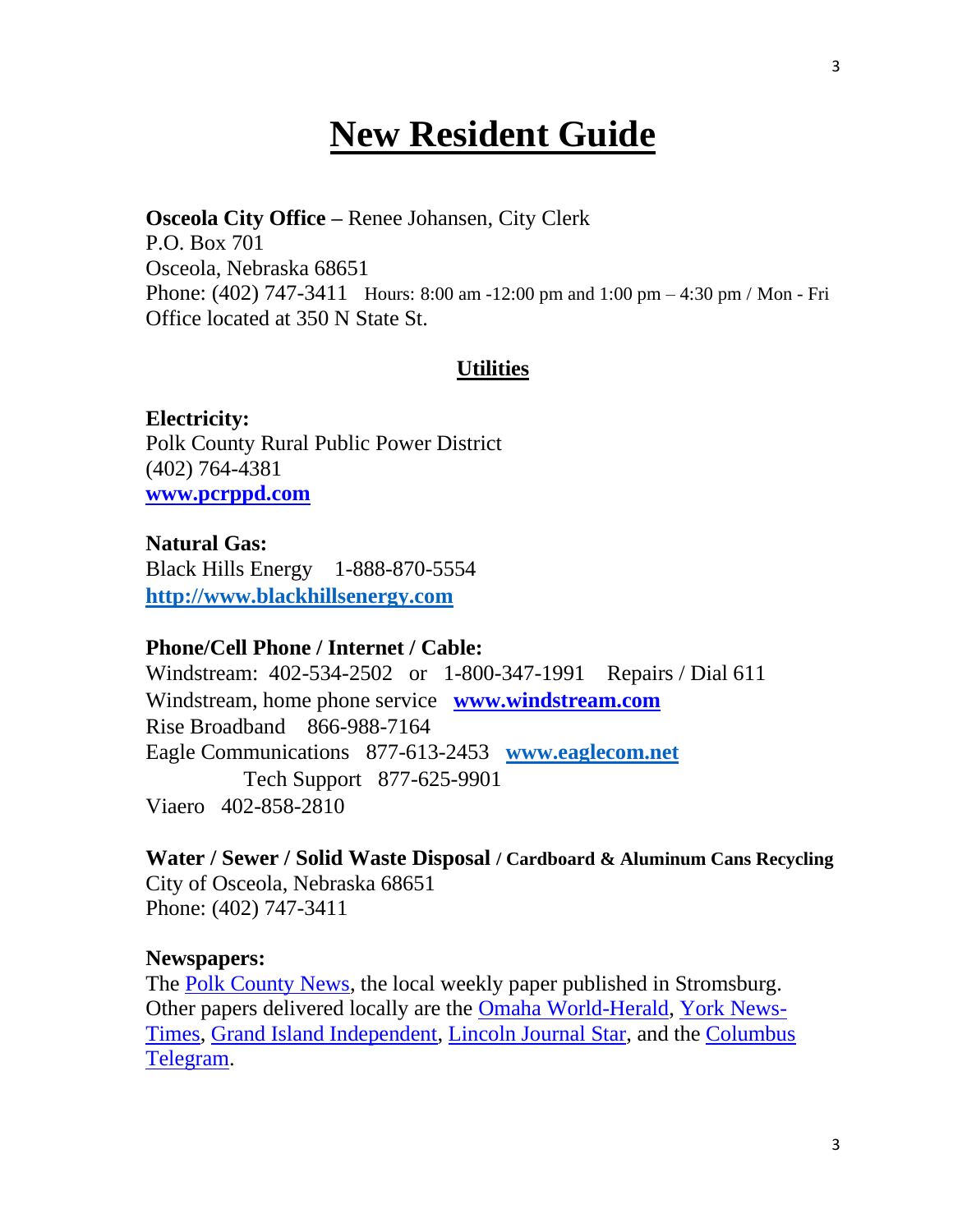## **General Information**

# **OSCEOLA**

**City of Osceola City Council Meetings – 2 nd Wednesday of each month at 5:30 pm at the City Office – 350 N. State St. – Open to the public City of Osceola Website: [www.OsceolaNe.com](http://www.osceolane.com/) Phone: 402-747-3411**

**Siren Information:**

**Tornado - straight tone (testing done at 1:15 pm 2nd Monday of each month)**

**Cat & Dog licensing due annually on May 1st** 

**City Parks**

| <b>City Park</b><br><b>Arboretum</b> | Located N of Highway 81/92 on State Street<br><b>South of Osceola Good Samaritan Center /600</b><br><b>Center Drive</b> |  |
|--------------------------------------|-------------------------------------------------------------------------------------------------------------------------|--|
| <b>City Utilities</b>                | (Water, Sewer and Compactor)                                                                                            |  |
|                                      | Located at 1626 130th Rd. 402-747-3411                                                                                  |  |
|                                      | <b>Compactor &amp; Tree Site Hours open:</b>                                                                            |  |
|                                      | Monday & Wednesday, noon - 6:00 pm                                                                                      |  |
|                                      | Saturday, 9:00 - 12:00 pm                                                                                               |  |

**Compactor & City Recycling Trailer: Located at the compactor for your convenience at 1626 130th Rd: Cardboard and Aluminum Cans Only** 

**Tree and Compost Site:** 

**Located on 1741 130th Rd, ½ mile East of compactor**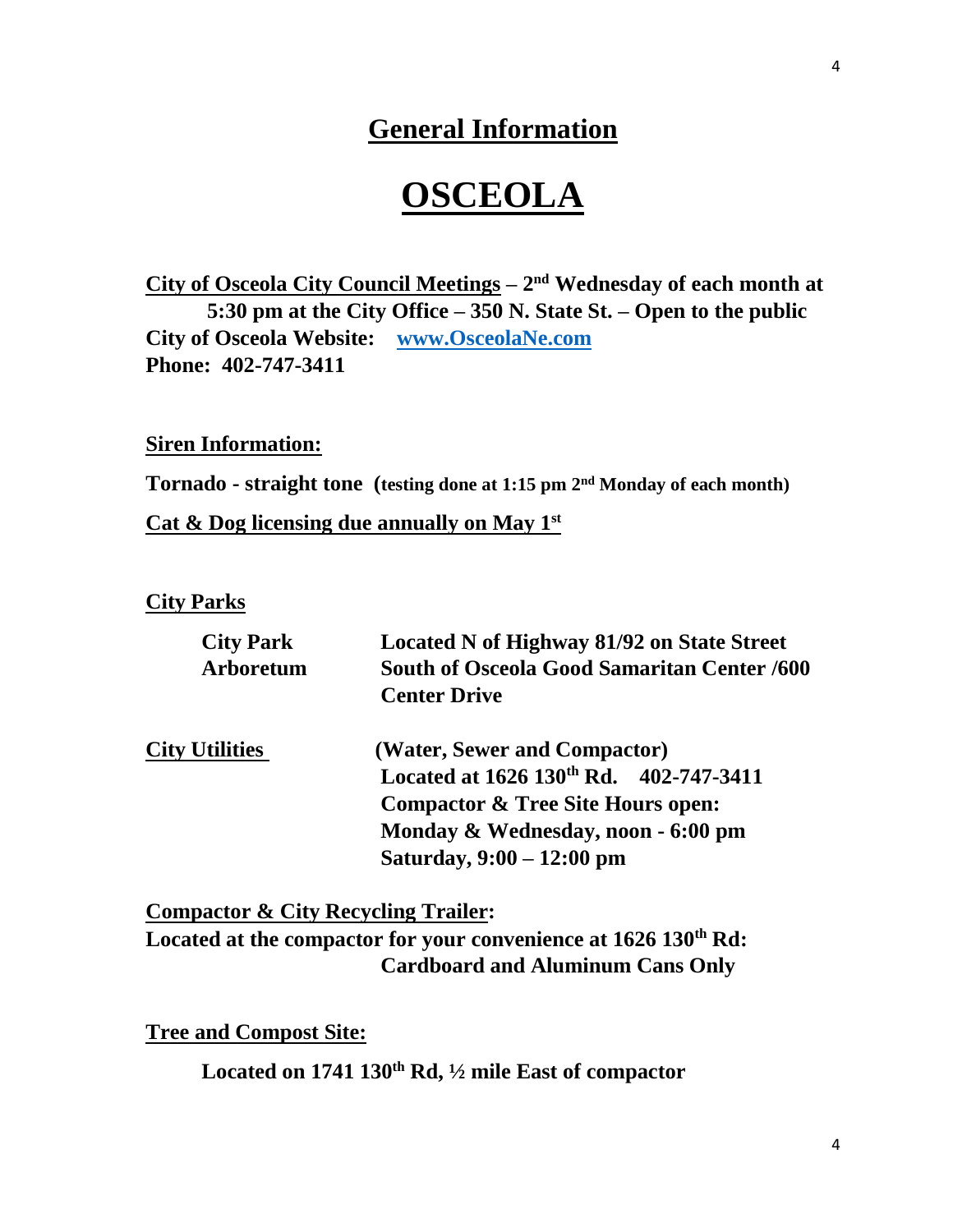| <b>Osceola Swimming Pool</b> | Pool / 402-747-8979        |  |
|------------------------------|----------------------------|--|
|                              | City Office / 402-747-3411 |  |

**Osceola Senior Center 402-747-8227** 

**Osceola Cemetery Board David Udey, President 402-747-5471**

**Volunteer Fire Department:**

**Fire Chief: Toby Watts - 402-366-9850 Cell** 

**Volunteer Ambulance Service**

**Contact: Carlie Davidson - 402-366-8253 Cell / 402-747-2371 Work**

#### **Ball Field / Park**

 **Lucy Holm Memorial Field is located S of the fairgrounds on 129th Rd.**

#### **Library**

 **Located at 131 N Main St. 402-747-4301 Open Monday 12:30 pm -7:30 pm; Tuesday 9:00 am -12:00 pm; Wednesday 12:30 pm - 8:00 pm; Thursday 5:00 pm - 8:00 pm; Friday 12:30 pm - 5:30 pm**

#### **Churches**

**St. Paul Lutheran Church - Pastor Raleigh White - 402-747-5411 St. Vincent Catholic Church - Father Thomas Au - 402-747-3491 St. Mary's Pilzno Catholic Church - Father Thomas Au - 402-747-3492 United Methodist Church - Pastor Teri Lucas - 402-747-2671 Calvary Lutheran of Swede Home – Pastor Sarah Ruch 402-833-8218**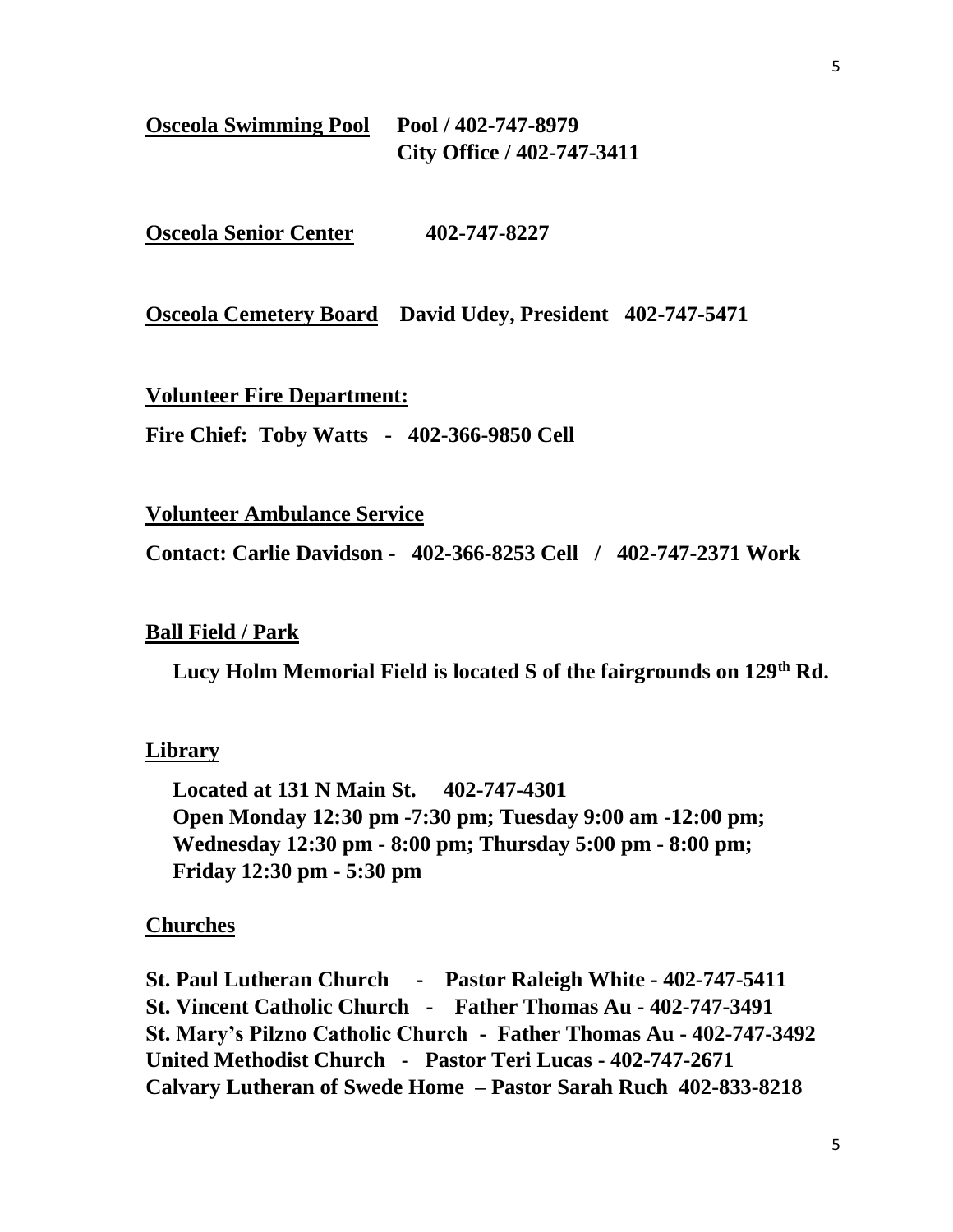# **SCHOOLS**

#### **Osceola Schools**

**Elementary - 341 S Kimmel St. / High - 565 S. Kimmel St.** 

**Website: [http://www.osceolaschools.org](http://www.osceolaschools.org/) Phone: High School 402-747-3121 Elementary 402-747-2091**

**Osceola School Foundation - Darla Winslow, President 402-747-6791**

#### **Osceola Board of Education**

Dr. Jennifer Boruch, Board President Michael Neujahr, Board Vice President Anthony Mestl, Board Treasurer Jena Mentink, Board Member Daisy Naber, Board Member Eric Yungdahl, Board Member Deb Berry, Board Secretary Appointed

## **Osceola Public Schools Administration, Faculty and Staff**

## **Osceola Public Schools Administration, Faculty and Staff Dr. Jason Lavaley – Superintendent**

#### **Jeffrey Elementary School:**

Brett Webster – Principal Mallory Zelasney – Administrative Assistant/Para-Educator Julie Rinehart – Administrative Assistant/Lunch Coordinator Susan Waller – Preschool Miranda Ericson – Kindergarten Jenna Johansen – 1st Grade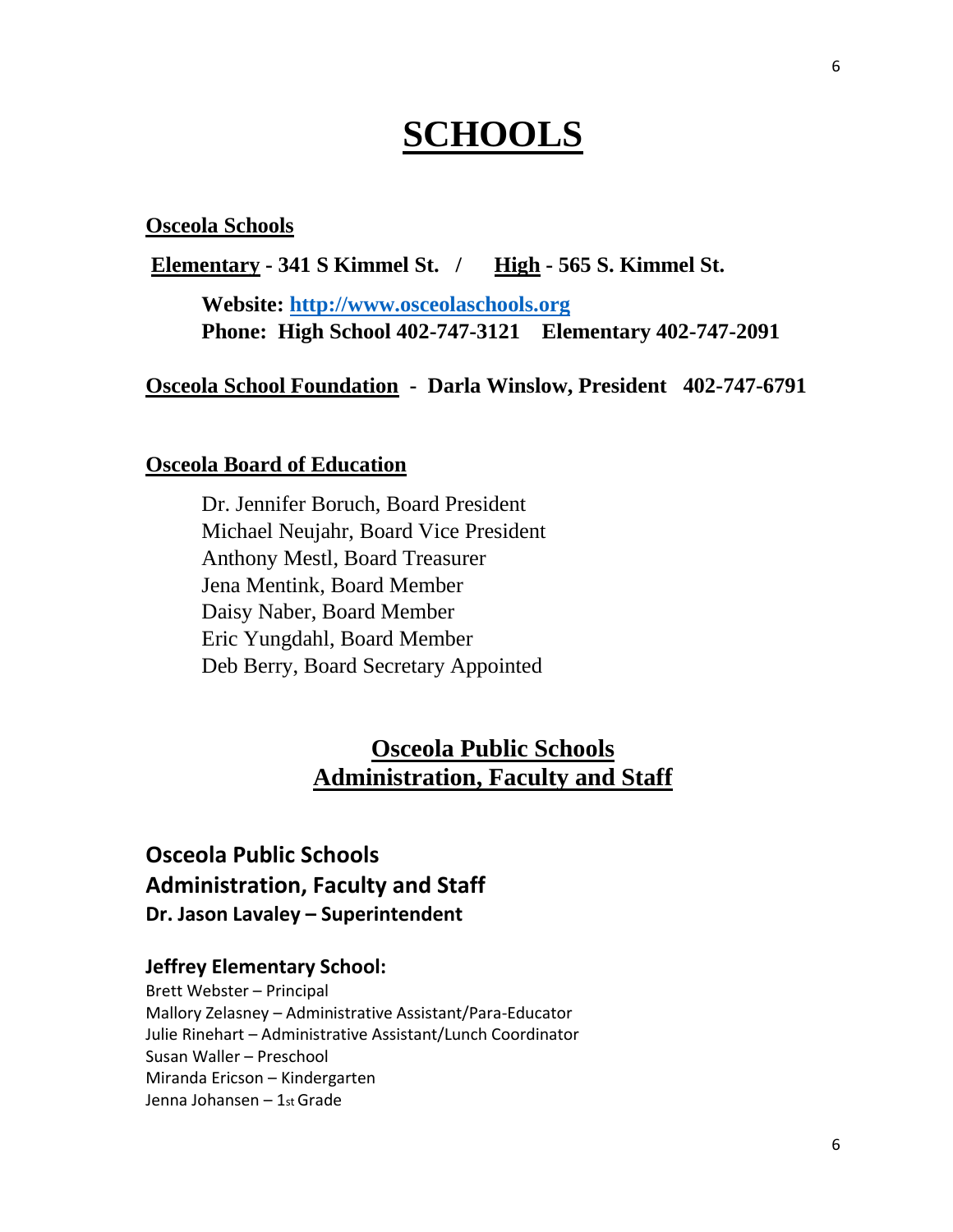Michelle Recker – 2nd Grade Nichole Kropatsch – 3rd Grade Jason Zelasney – 4th Grade/2nd Grade Math Cheri Prososki – 4th & 5th Grade Math/Technology Kiley Nielsen – 5th Grade Sarah Johnson – Reading/Classroom Size Reduction Stephanie Sterup – Special Education Mallory Kumpf – Physical Education Jola Carnes – Media Specialist Sean Johnson – Art Kirsten Jergensen – Vocal/5th Grade Band Marche' Augustine – Para-Educator Kylie Bockman – Preschool Para-Educator Carolyn Kuhnel – Para-Educator Patricia Mentink – Para-Educator Kayla Pagett – Para-Educator Debora Runquist – Para-Educator

#### **Osceola Middle/High School:**

Brent Breckner – Principal Chelsey Tonniges – Administrative Assistant Debra Berry – Business Manager Kim Baloun – Middle School Studies Jami Brandow – Technology/Middle School Studies Jola Carnes – Media Specialist/Business/Family Consumer Science/Embroidery Payton DeMers-Sahling – English Phil Doerr – Social Science/History/Activities Director James Ekart – Math Luke Ericson – Science Kimberly Green – Special Education Sean Johnson – Art Kirsten Jergensen – Vocal/Band Rebekah Kraeger – Ag/Industrial Tech Courses Mallory Kumpf – Physical Education/Health April White – Counselor/Special Education Coordinator Taylor Wusk – Science Mark Erhart – Para-Educator Allie Ray – Para-Educator Janet Schott – Para-Educator

#### **Bus Drivers:**

Derek Baloun Mark Erhart Thomas Peterson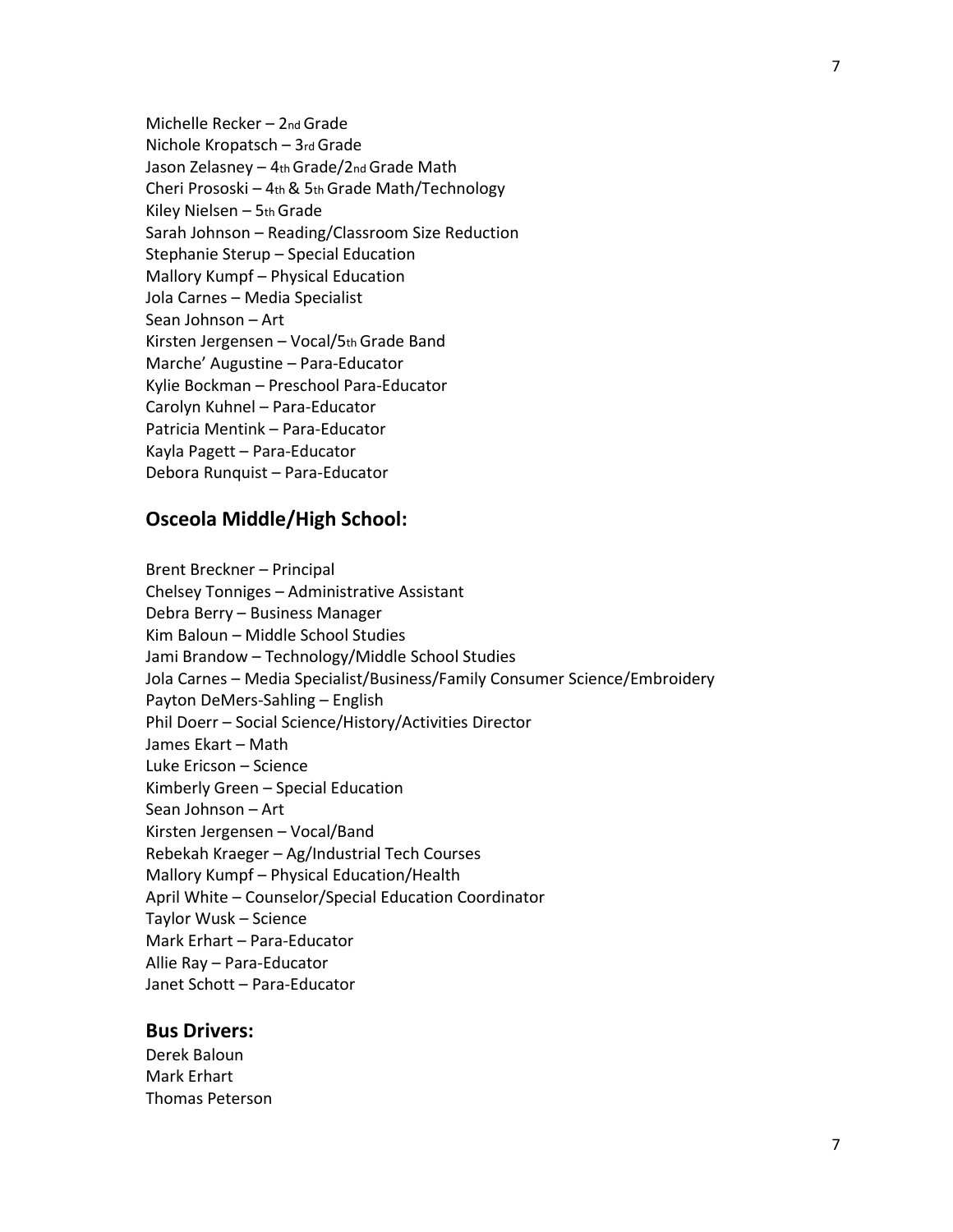### **Cooks:**

Vicky Klein – Head Cook Gail Channer – Assistant Cook Kim Scheinost – Assistant Cook

#### **Maintenance:**

Jesse Pliefke – Head Maintenance Derek Baloun – Custodian Kimberly Hablitzel – Custodian Ryan Jones – Custodian

## **Technology Coordinator (LANMAN)**

Ron Engel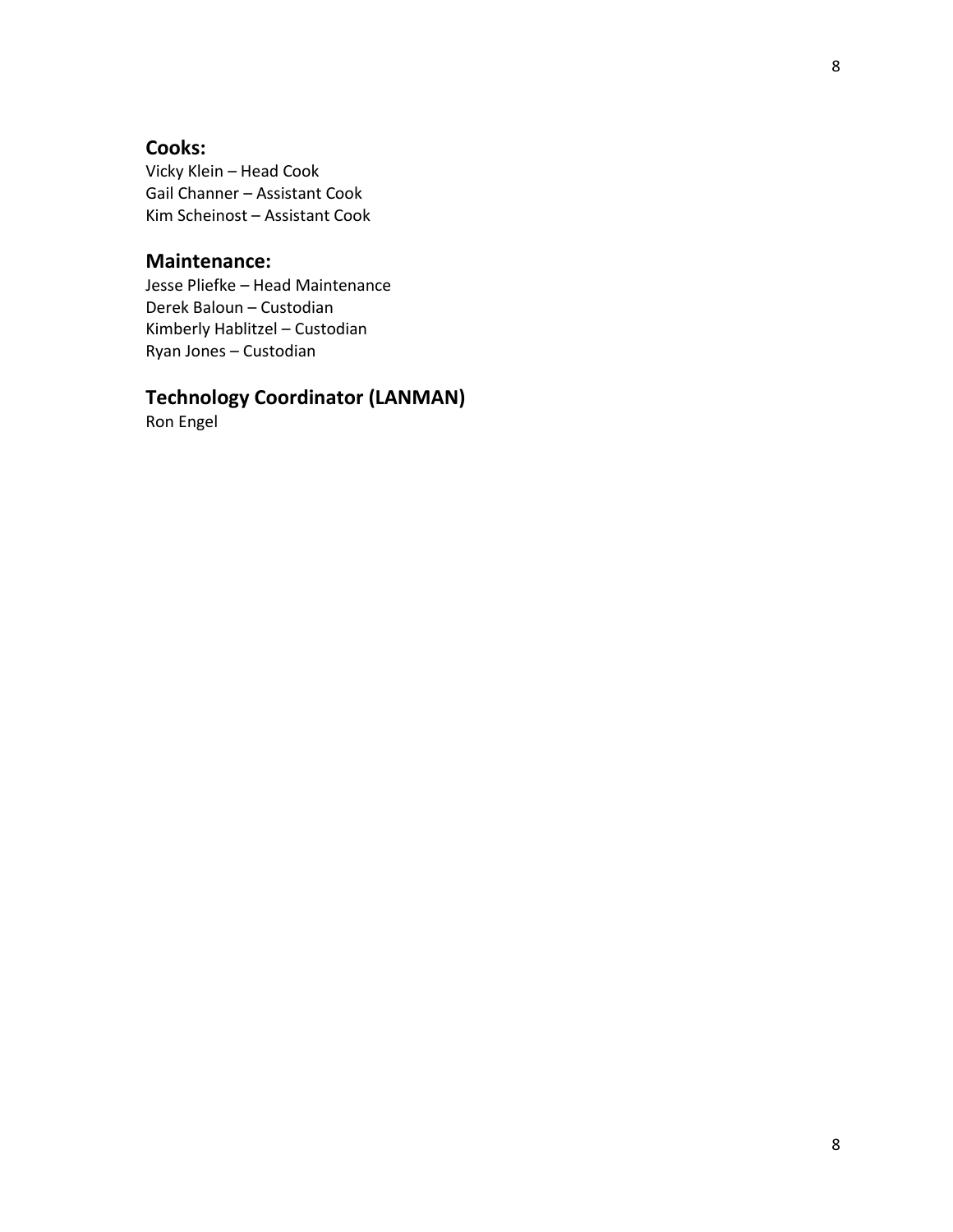## **EMERGENCY SERVICES**

**Annie Jeffrey Memorial County Health Center / 402-747-2031 located at 531 Beebe St.** 

**Polk County Sheriff's Department Dial 911 for emergencies or 402-747-2231 Dial 402-747-2241 for non-emergencies (Osceola Office)**

**Fire Department Toby Watts, Fire Chief 402-366-9850** 

**Ambulance Service Carlie Davidson 402-366-8253 - Cell 402-747-2371 - Work**

#### **HOSPITAL / NURSING HOME AND ASSISTED LIVING**

**Annie Jeffrey Memorial County Health Center 402-747-2031 [http://www.ajhc.org](http://www.ajhc.org/)**

**Good Samaritan Society 402-747-2691 <http://www.good-sam.com/index.php/locations/osceola>**

**Ridgeview Heights Assisted Living 402-747-2273**

#### **PHYSICIAN'S CLINIC**

**Prairie Creek Family Medicine / Osceola 402-747-8851 Prairie Creek Family Medicine / Shelby 402-527-1287 Prairie Creek Family Medicine/ Stromsburg 402-764-2491**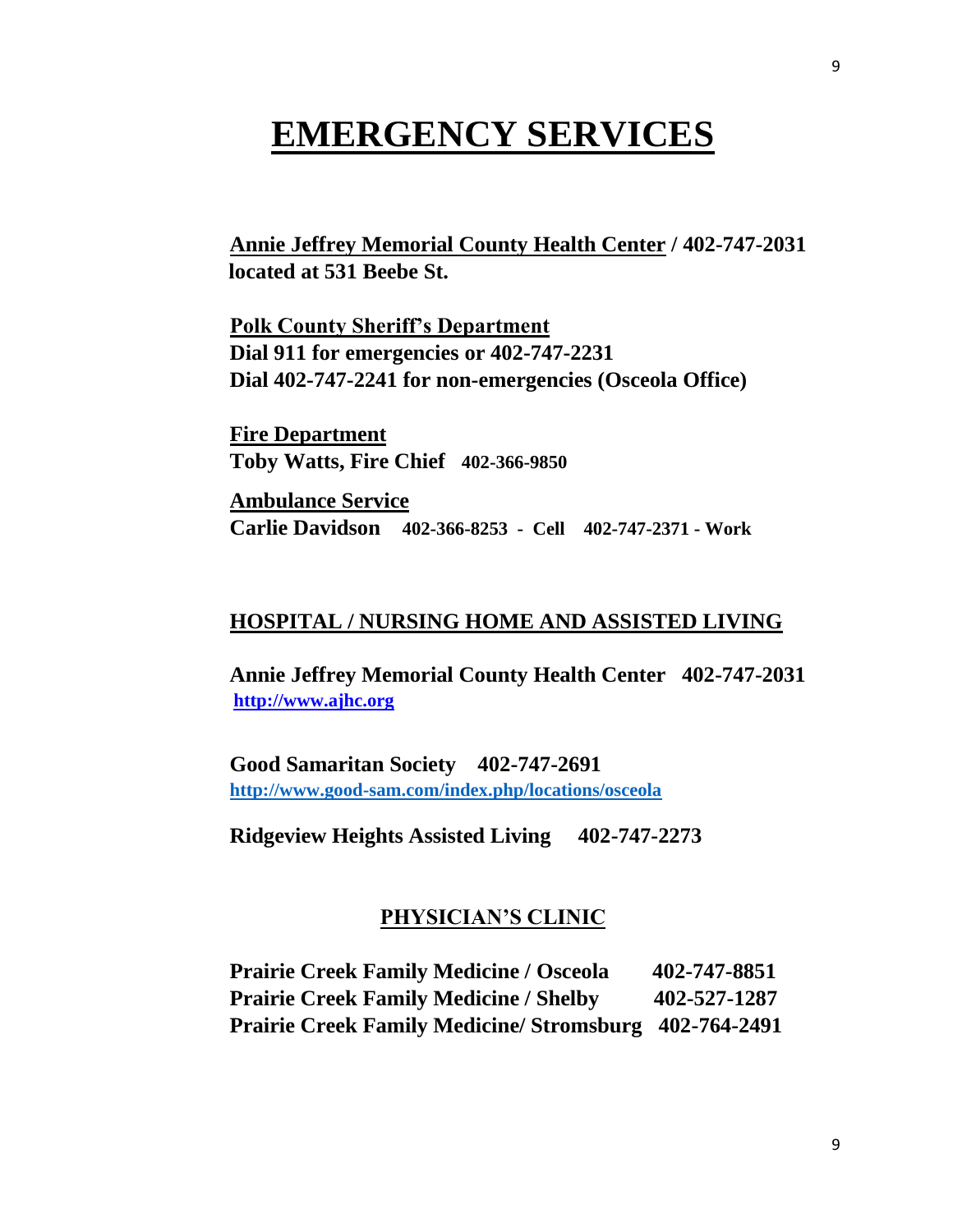# **POLK COUNTY**

#### **Aging Partners Area Agency on Aging**

**Amy Theis, MA, CIRS-A 402-747-5731 - 800-247-0938 [atheis@lincoln.ne.gov](mailto:atheis@lincoln.ne.gov)**

#### **Blue Valley Community Action Partnership 402-747-2102**

#### **Polk County Courthouse**

| <b>Assessor</b>                                    | 402-747-4491                                   |
|----------------------------------------------------|------------------------------------------------|
| <b>Attorney</b>                                    | 402-747-2060 / after hours 402-747-2231        |
| <b>Clerk</b>                                       | 402-747-5431                                   |
| <b>Clerk of the District Court</b>                 | 402-747-3487                                   |
| <b>County Court</b>                                | 402-747-5371                                   |
| <b>UN-Lincoln Extension</b>                        | 402-747-2321                                   |
| Email cpallas1@unl.edu                             | <b>Family &amp; Consumer Science &amp; 4-H</b> |
| Email polk@unl.edu                                 | <b>Agriculture and 4-H</b>                     |
| <b>Highway Dept.</b>                               | 402-747-2921                                   |
| <b>Maintenance Shop</b>                            | 402-747-4511                                   |
| <b>Probation Office</b>                            | 402-747-2020                                   |
| <b>Sheriff</b>                                     | 402-747-2231                                   |
| <b>Surveyor</b>                                    | 402-747-2921                                   |
| <b>Treasurer</b>                                   | 402-747-5441                                   |
| <b>Veterans Service</b>                            | 402-747-2130                                   |
| <b>Weed District</b>                               | 402-747-2921                                   |
| (Handicap accessibility on north side of building) |                                                |

**Polk County Fair**

**Fairgrounds in South Osceola on Nance St. For more information: [www.Polk-County-Fair.com](http://www.polk-county-fair.com/) President - Calvin Marak 402-747-7611 Secretary - Molly Gillespie 402-649-1385**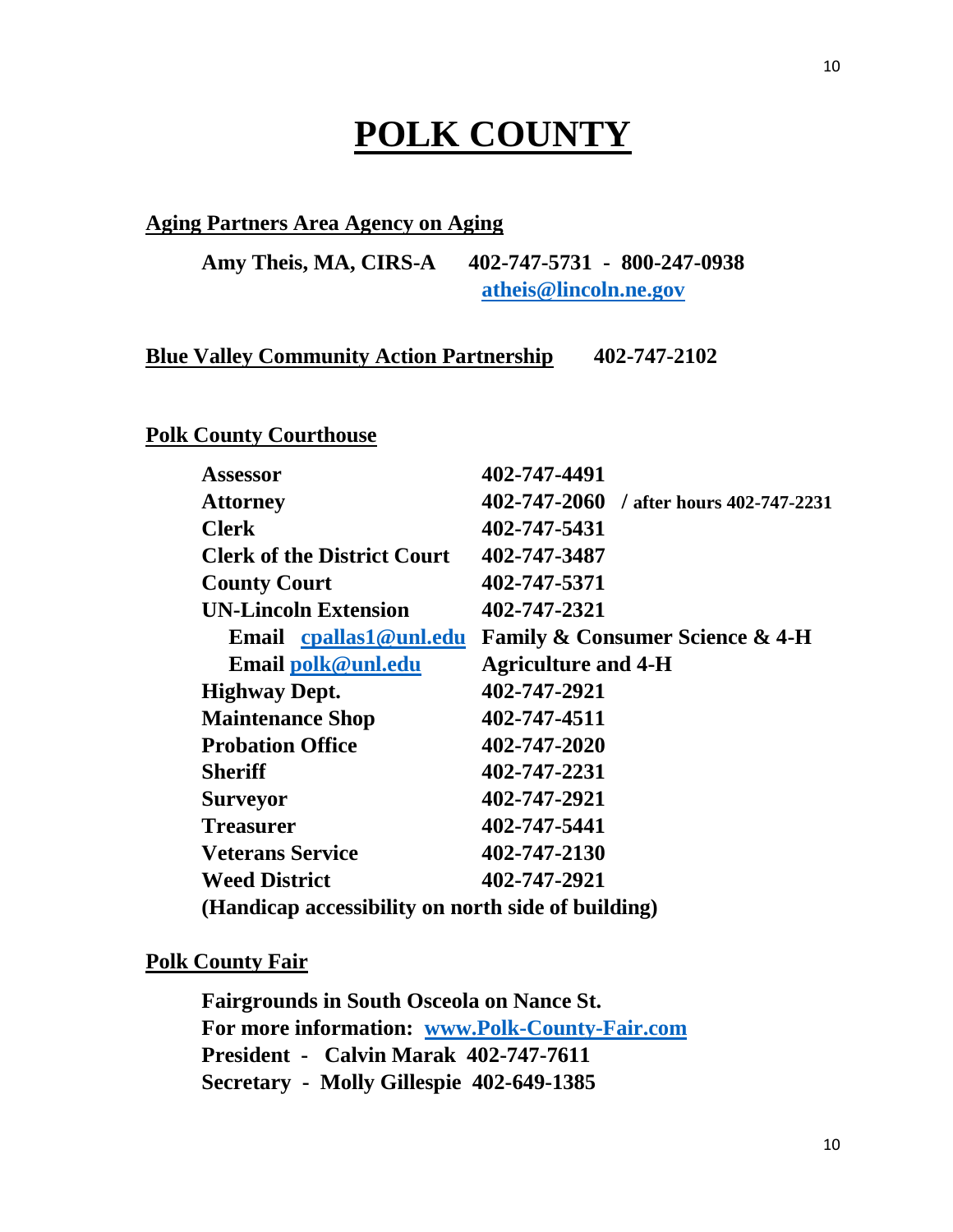**Polk County Health Dept. Darla Winslow, RN-Director 402-747-2211**

**Polk County Senior Services Erin Dickey 402-764-2252 Program Director**

**Polk County Museum – Osceola, NE Call Charles Noyd (402) 363-3123 for more information.**

# **NEBRASKA STATE SERVICES**

| <b>Dept. of Health &amp; Human Services</b> | 402-362-4471 - 1-800-627-3411 |
|---------------------------------------------|-------------------------------|
| <b>Region V</b>                             | 402-362-7731                  |
| <b>Social Security Services</b>             | 308-385-6440                  |

# **U.S. GOVERNMENT SERVICES**

**United States Postal Service 402-747-4751**

| <b>United States Government</b>                            |              |
|------------------------------------------------------------|--------------|
| <b>Farm Service Agency</b>                                 | 402-747-2111 |
| <b>Natural Resources Conservation Service 402-747-2111</b> |              |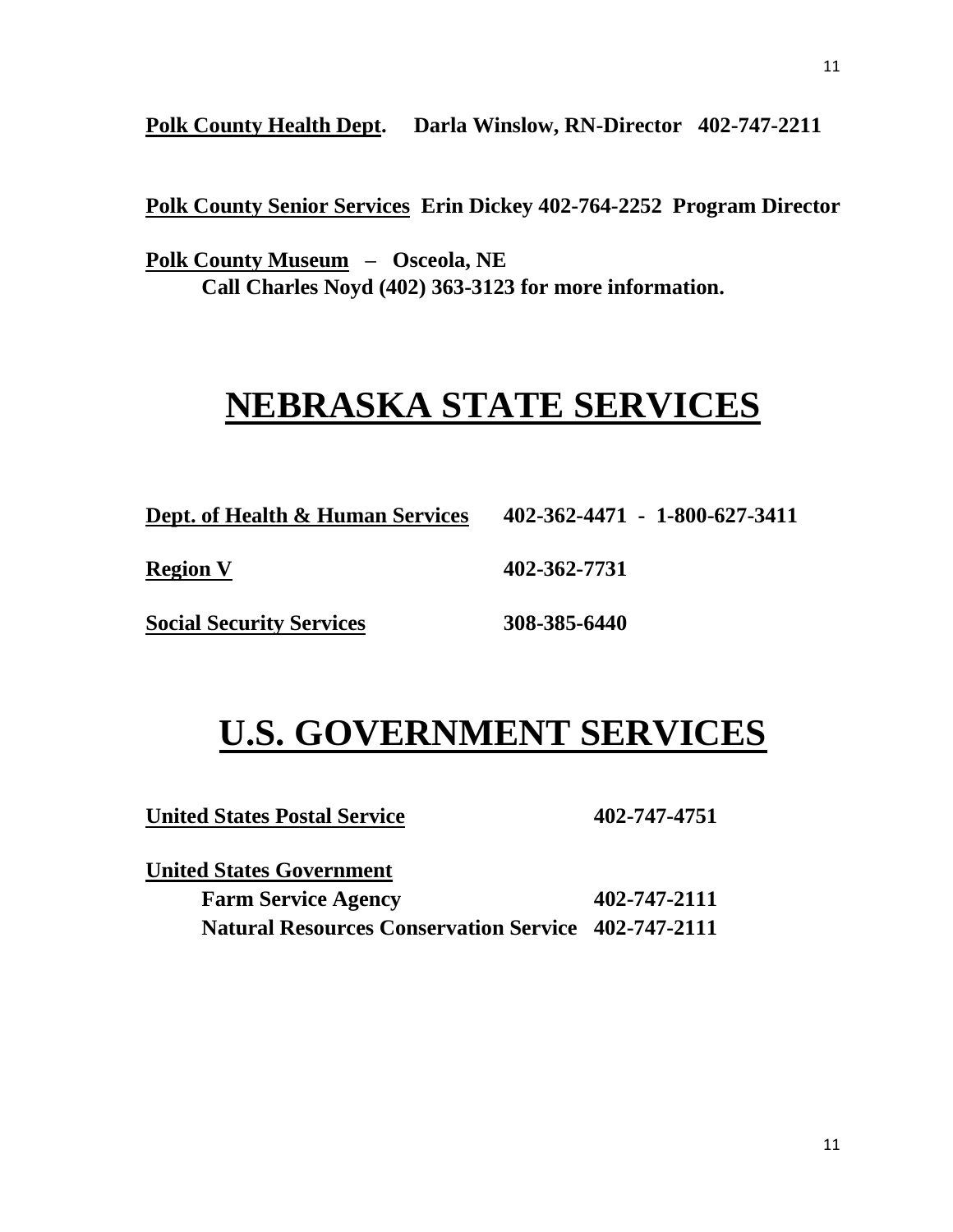## **Clubs & Organizations**

**American Legion Post #91** *- 402-747-5741* 

**American Legion Commander -** *Scott Anderson 402-366-9875*

**American Legion Auxiliary** *- Roxanne Page 402-366-6302*

**Annie Jeffrey Hospital Volunteers –** *Roxie Page 402-366-6302 / Cheryl Jones 402-747-2002*

**AJ Volunteers Thrift Shop -** *leave message with Roxie Page 402-366-6302*

**Boy Scouts -** *Contact: 402-564-6220 - 1320 18th St., Columbus*

**Girl Scouts -** *Contact: 402-564-8822 – 1570 22nd Ave., Columbus*

**Osceola Community Action Group -** *Chris Gabel 402-366-9309 / Chris Carlson 402-366-9031*

**Osceola Economic Development Corp. -** *Ron Colling 402-747-2401*

**Osceola FFA Alumni** *– Rachel Tagge 402-366-8558* 

**Osceola P.E.O. - Chapter CN -** *Jenni Erhart - 402-747-6451*

**Osceola Library - A***pril Stevens, Librarian* **-** *402-747-4301*

**O***s***ceola Masonic Lodge - #65 AF & AM -** *Jim Winslow - 402-710-0593*

**Osceola Volunteer Ambulance Service -** *Carlie Davidson - 402-366-8253*

**Osceola Volunteer Fire Dept. -** *Toby Watts - 402-366-9850 – Cell*

**PAC (Parental Advisory Committee)** *Cheri Prososki - 402-366-3653*

**Polk County Foundation -** *Jesse Skelton 402-747-3381*

**Polk County Historical Society -** *Charles Noyd 402-363-3123*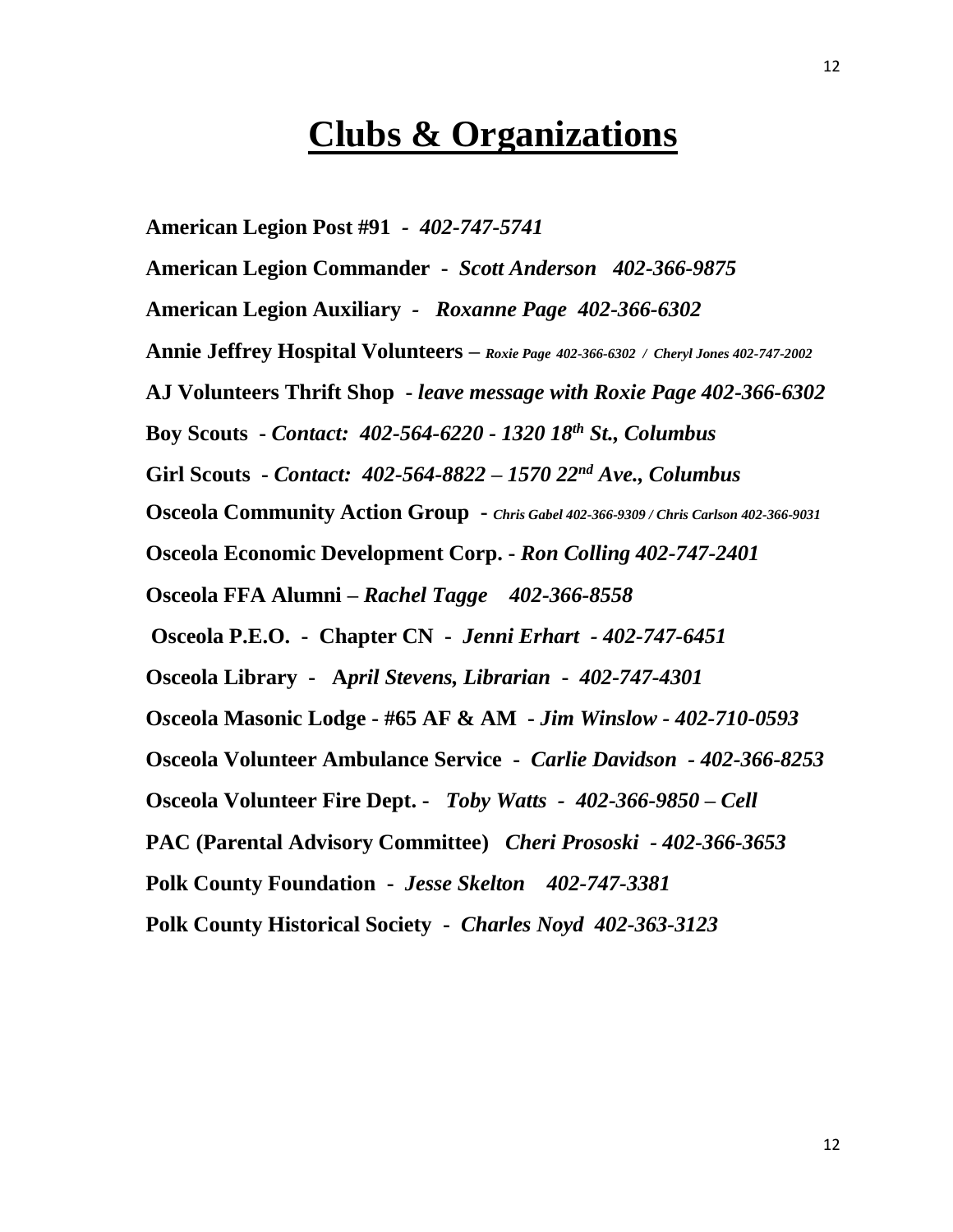# **Business Index**

## **COMMUNITY**

**Osceola Community Action Group –** *Chris Gabel 402-366-9309 / Chris Carlson 402-366-9031*

#### **Osceola Town Square LLC – Ron Boruch - 402-747-4211**

#### **1. Agricultural Businesses**

Klein Agri Sales Jason Klein 402-366-9098 Ag Vanced Sales Ryan Sanley 402-747-7591 DT Diesel - Dusty Tonniges 402-649-2672 Frontier Cooperative 402-747-2941 **[www.frontiercooperative.com](http://www.frontiercooperative.com/)** Bresnahan Consulting, Inc. / BCORN Technology, LLC Brian Bresnahan 402-366-4290 Osceola Tire & Service 402-747-4501 Dustin Vakiner, technician Scott & Elliot Watts Demolition Service Elliot Watts 402-366-2234 Kramer's Kurbing Kramer Watts 402-366-3539

#### **2. Accountants**

Gabriel Burger  $&$  Else CPA PC  $402-747-3381$ Annette Davis, CPA 623-695-3161 / Pat Tindall CPA 402-747-7940 Marcus L. Augustin, CPA 402-366-6081

#### **3. Antiques**

Monson Antique Trading Co. Denise Andersen 402-304-6412

#### **4. Attorneys**

Svehla Law Office 402-747-2141 Ronald E. Colling, Atty. 402-747-2401 Mills & Reiter 402-747-2011 Morgan Smith, City Attorney 402-910-7085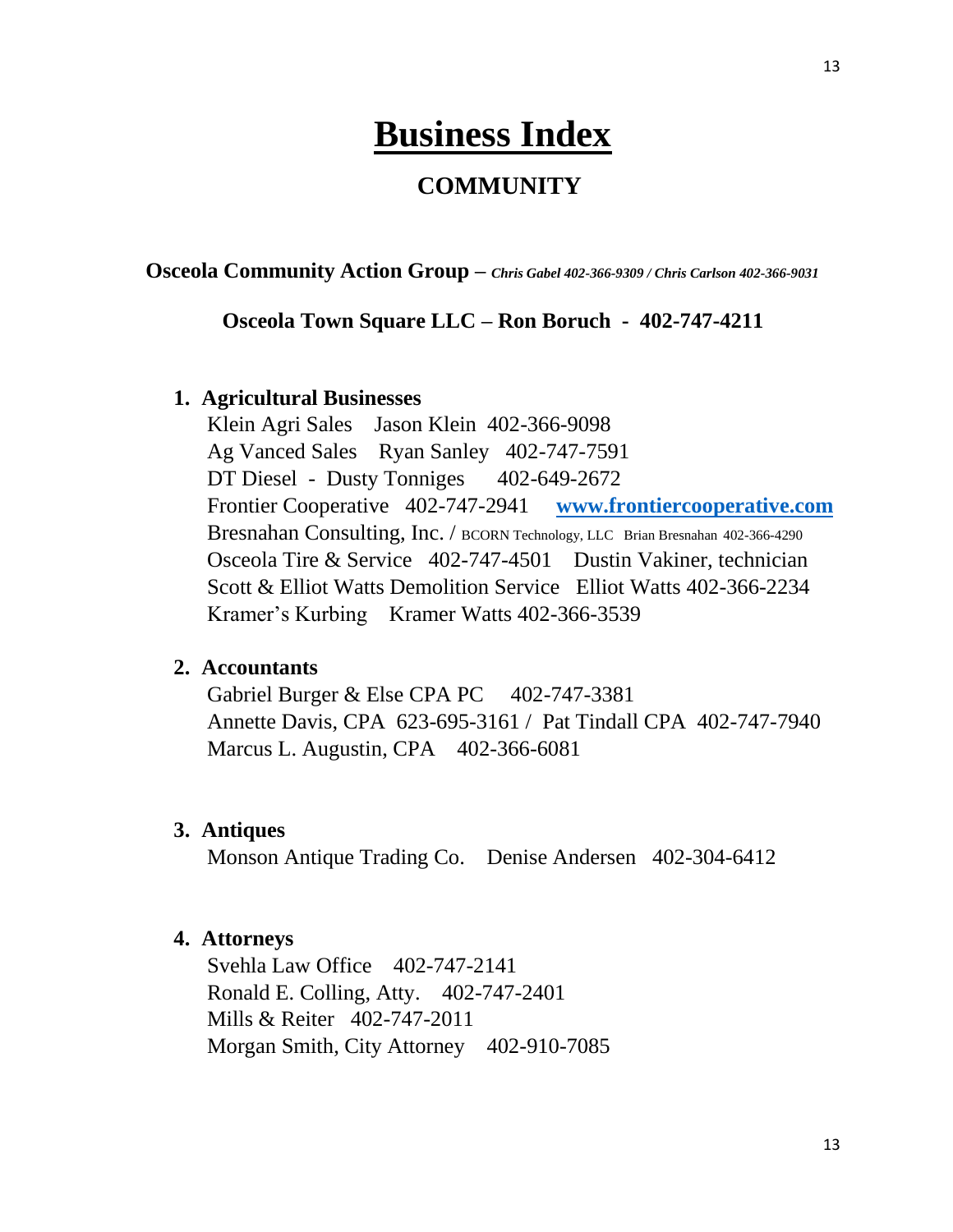#### **5. Automotive Dealership/Parts/Repair & Gas Station**

Anderson Service Scott Anderson 402-366-9875 Tonniges Chevrolet 402-747-4461 Osceola Tire & Service 402-747-4501 Casey's 402-747-8913 Augie's Auto Body Repair & Towing 402-747-4381 MidWest Custom Carts 402-366-3698 Kent's Kustom Klassics 402-363-8064 Russell Body & Paint Cell 402-366-0481 Hm 402-747-8071 Express Car Wash Tim Girard Cell - 402-366-9669 Hm - 402-747-8906 DT Diesel Dusty Tonniges 402-649-2672 Midwest Custom Carts Jake Zahm 402-366-3698

## **6. Banks, Financial & Insurance Services** Pinnacle Bank 402-747-2251

(see Insurance)

#### **7. Beauty / Barber Shops / Fitness / Dance**

Heads or Nails Salon - Brandi Conkling - 402-603-5553 HavenFit / Robert Klingsporn / 308-940-0343 Be You Yoga / Melinn Williams 402-710-0303 **[www.beyouyogastudio.com](http://www.beyouyogastudio.com/)**  Tai Chi – Jaci Swantek 402-747-2211

#### **8. Telecommunications and Internet**

Windstream, **[www.windstream.com](http://www.windstream.com/)** 800-347-1991 Eagle Communications 877-613-2453 **[www.eaglecom.net](http://www.eaglecom.net/)** Direct TV 866-580-0838 Dish Network 402-835-0097 Rise Broadband 866-988-7164

#### **9. Cleaning Services**

Chem-Dry/Stromsburg 402-764-8131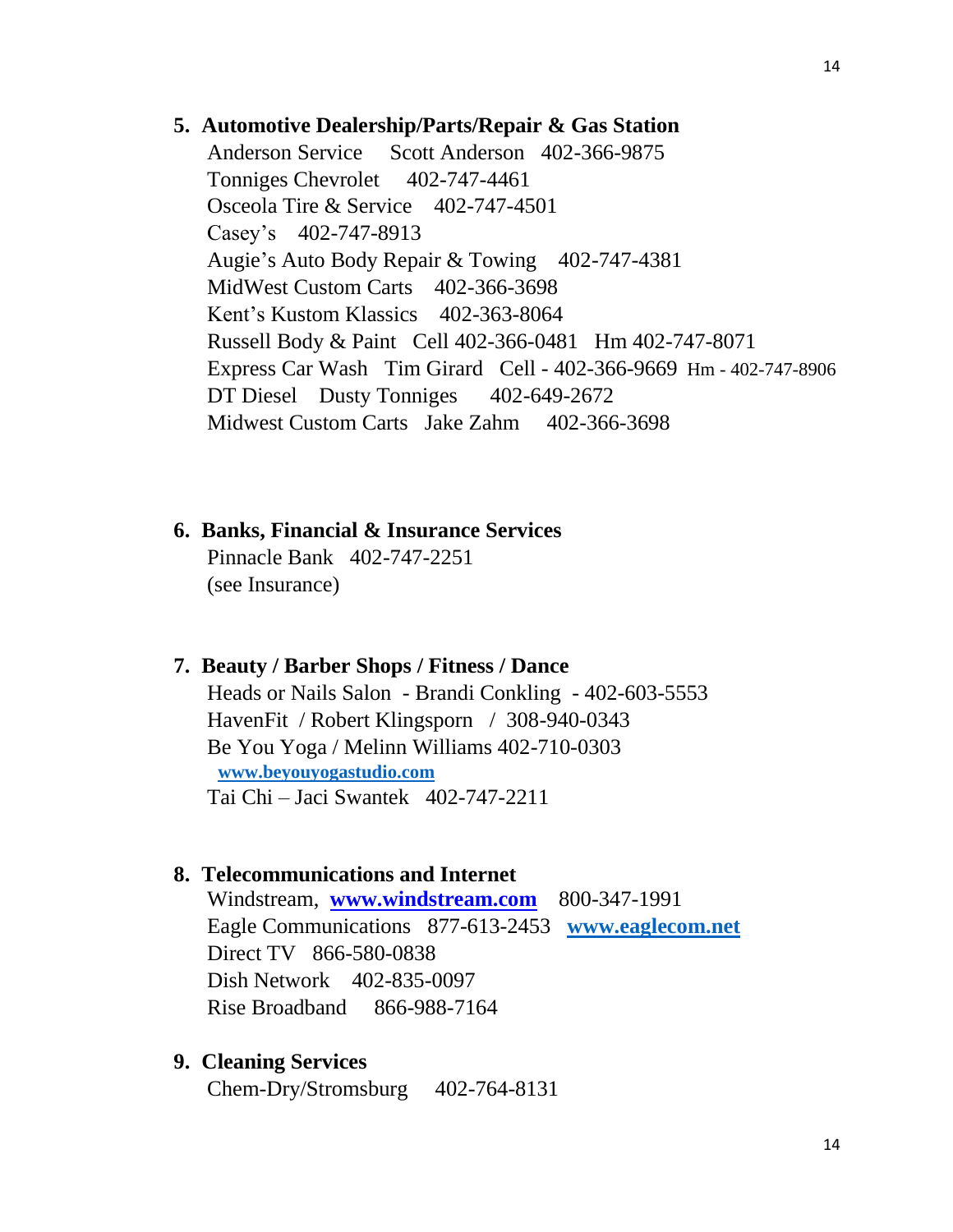#### **10. Clothing - New**

 Fields & Frills Ashley Boruch 402-747-2120 (Osceola) Frocks & Flowers Dana Berggren 402-764-6655 (Stromsburg) Dollar General 402-747-2032 (Osceola) **[http://DG.com](http://dg.com/)**

**Clothing - Gently Used** (See Thrift Stores)

Blue Valley 402-747-2102 AJ Volunteer Thrift Shop (leave message with Roxie Page 402-366-6302)

#### **11. Computer Services**

 Osceola Computer Services – John Oder (H) 402-747-2381 / (C) 402-641-6971 Justin Oder 402-641-3411

#### **12. Construction / Home Repair**

Hays Construction - Charles Hays - 402-747-4801 Cell 402-366-0425 Toby Johansen Construction - 402-747-3631 Peterson Construction - Tim Peterson Cell 402-366-7791 Miller Construction - Jerry Miller - 402-747-5191 Johansen Heating & Air Conditioning - 402-747-8241 Boruch Masonry - Ron Boruch - 402-747-4211 Gary's Plumbing - Mark Gustafson 402-747-4391 Lassek Electric - Jamie Lassek - 402-649-2566 Mischievous Metals and Woodwright Co Jeff Lacy 402-910-6394 Office: 402-935-8352 **[www.mmwwco.com](http://www.mmwwco.com/)**

#### **13. Day Care**

 Judy Lindsley - 402-747-6011 Danielle's Day Care - Danielle Winslow 402-942-3165 Auntie Em's Day Care - Emily Heusman-Carlson 402-249-6065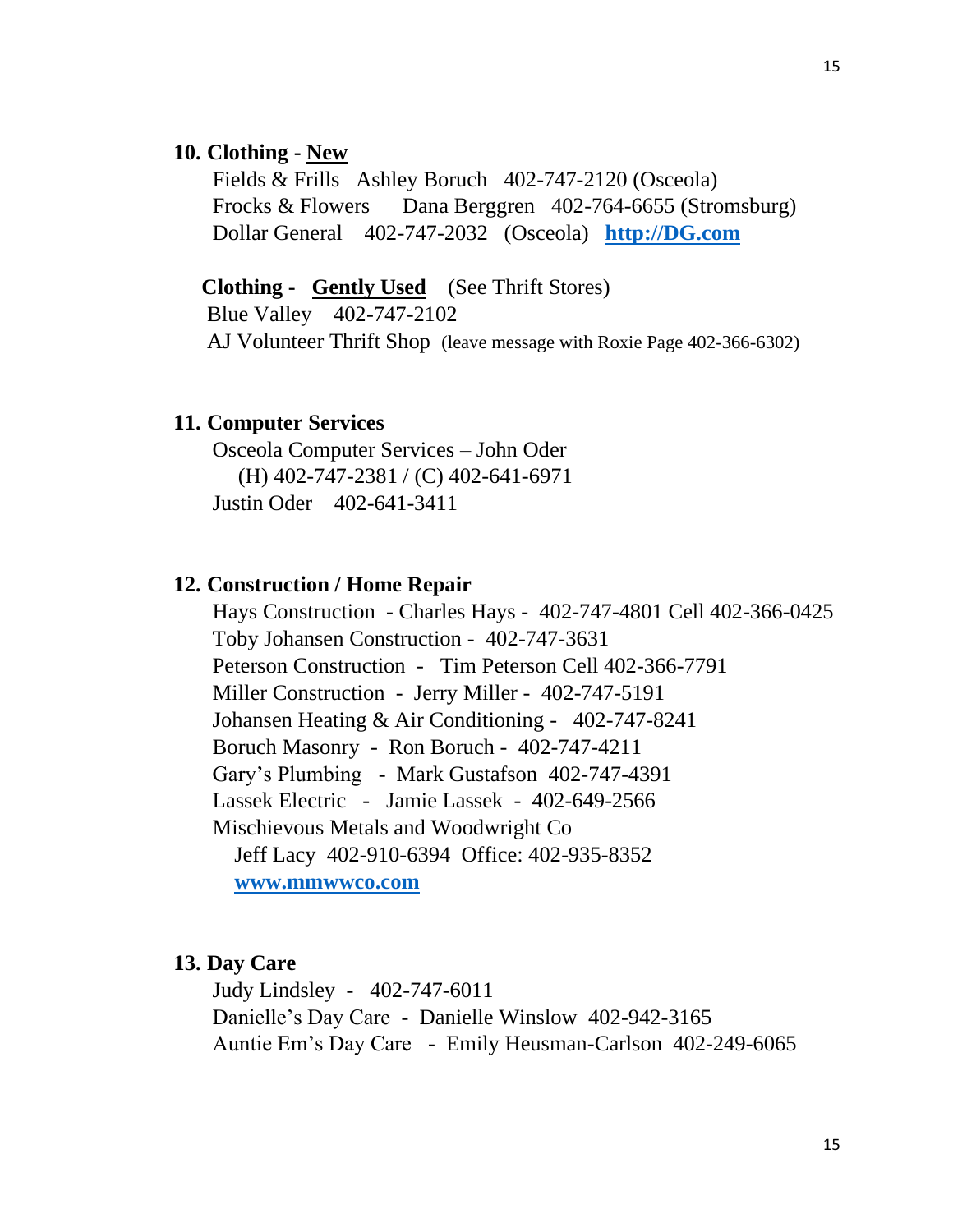#### **14. Dog Grooming**

Osceola Veterinary Hospital Jennifer Boruch, DVM 402-747-2511 J & K Grooming Jeanne Poole (Shelby) 402-710-9285

#### **15. Farm Equipment / Farm Repair /Welding /Tool & Die/ Transport**

Osceola Implement & Supply 402-747-2371 AKRS Equipment Group 402-747-2051 Quality Machine & Tool - Tim & Kelly Zahm 402-747-2077 Don Anderson Welding 402-747-7181 Mike Smith Trucking 402-747-5851 Scott & Elliot Watts Demolition Service Elliot Watts 402-366-2234 Rich's Classic Transport Rich Lacy 402-366-1848

#### **16. Florists**

 B.Marie's Floral Shop **[www.bmaries.net](http://www.bmaries.net/)** Bri Watts Cell 402-367-2988 Phone: 402-747-2134 - Fax 402-747-4220 - 1-888-645-5015

#### **17. Food**

Osceola Tavern 402-747-2771 Andrea's Family Diner 402-747-6551 Casey's Carry Out Pizza 402-747-3531 Ryan Hill Country Club 402-747-6661 The Gathering Grounds 402-366-9497

#### **18. Funeral Home**

Dubas Funeral Home – Steve Dubas 402-747-4441

#### **19. Garbage Service**

Triple S Service (Drew Hopwood) 402-527-5229

#### **20. Grocery Stores & Food Sales**

Osceola Food Mart 402-747-2711 Casey's General Store 402-747-8913 Dollar General 402-747-2032 **[http://DG.com](http://dg.com/)**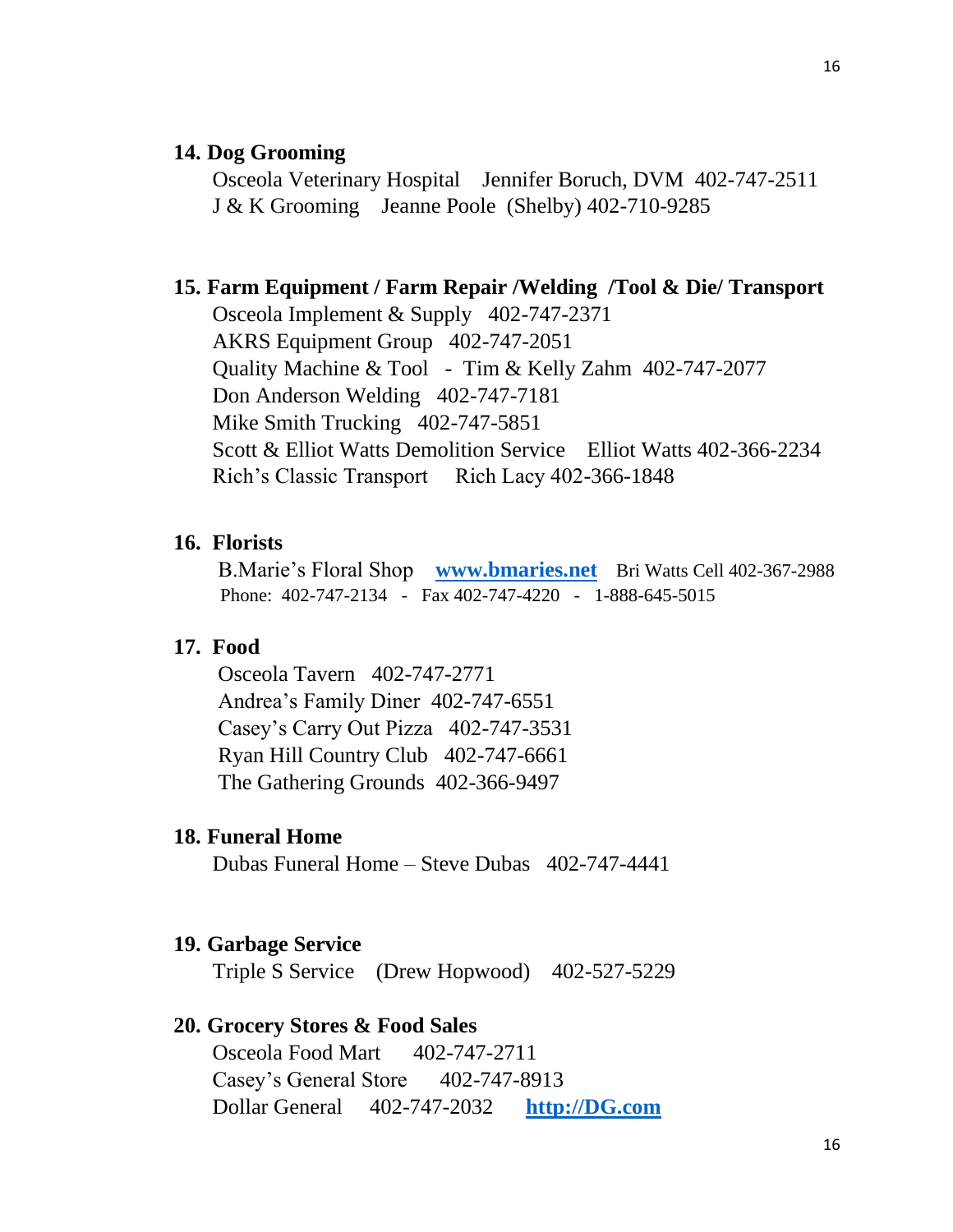Denice's Delectables - Denice Kresha - 402-747-8917

#### **21. Hardware Store**

Gary's Plumbing - Mark Gustafson 402-747-4391

## **22. Home Décor/ Gifts / Clothing & Floral Shops/Antiques**

 B.Marie's Floral Shop **[www.bmaries.net](http://www.bmaries.net/)** Bri Watts Cell 402-367-2988 Phone: 402-747-2134 - Fax 402-747-4220 - 1-888-645-5015 Tooley's Osceola Pharmacy 402-747-8994 Fax: 402-747-8909 Fields & Frills - 479-651-4352 Monson Antique Trading Company 402-304-6412

#### **23. Insurance/ Financial**

Farm Bureau Financial Services 402-562-7777 Farm Bureau Insurance Don Sterup 402-366-3841 Edgewater Insurance, LLC 402-747-2089 Polk & Butler Insurance 402-747-5401

#### **24. Lawn/ Garden Care, Underground Sprinklers & Tree Services**

Ostmeyer Lawn Service Rance Ostmeyer Hm 402-747-3601 Cell 402-366-4227 Nelson Mowing Bartley Nelson 402-366- 5968 Midland Irrigation Blaine Winslow 402-641-3930 Sperling Tree Service 402-764-4321 Lemburg Tree Removal 402-270-9556 Dustin Augustin 402-270-1771 Kramer's Kurbing LLC 402-366-3539 Midwest Tree Service Kyle Halsey 402-520-3604 / Trevor Willhoft 402-366-8732

#### **25. Lodging & Housing**

Osceola Good Samaritan Center 402-747-2691 Ridgeview Heights Assisted Living 402-747-2273 Mid-Town Apartments - Contact Blue Valley 402-747-2102 Pleasant View Retirement Village - Contact Eric Lindsley – 402-366-6758 Osceola-Shelby Housing - Contact Doug Burritt 402-366-8699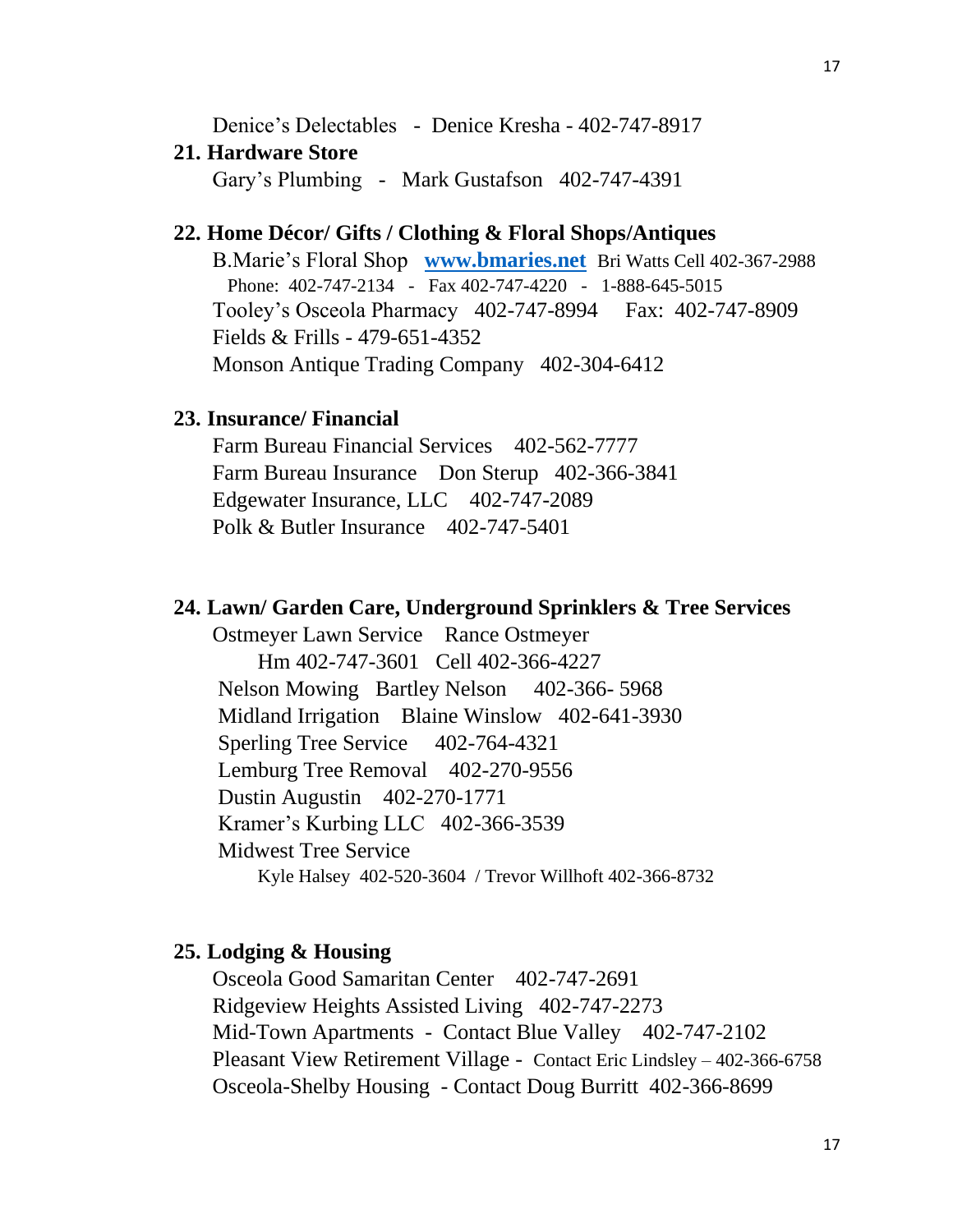(Eight units in three different locations)

## **26. Medical Services – Hospital, Clinic, Physical Therapy, Doctors, Dentist, Pharmacy, Hospice & Home Health Care, Veterinarian, Chiropractor**

Annie Jeffrey Memorial County Health Center 402-747-2031 **[http://www.ajhc.org](http://www.ajhc.org/)** Prairie Creek Family Medicine (Clinic) 402-747-8851 Annie Jeffrey Physical Therapy 402-747-2031 Dr. David Jameson, MD 402-747-8851 Dr. Cameron L Sidak, MD 402-747-8851 Dr. Brent Jameson, MD 402-747-8851 Katie Rystrom, APRN, FNP-C 402-747-8851 Jordan Eller, PA-C 402-747-8851 Dr. Kristen Hermansen-Ryan DDS 402-747-4371 Tooley's Osceola Pharmacy 402-747-8994 Fax: 402-747-8909 Aseracare Hospice 1-888-225-2115 Tabitha Hospice (York) 402-362-7739 or 800-286-9074 Dr. Jennifer K. Boruch DVM 402-747-2511 Polk County Health Department 402-747-2211 Dr. Nitha White, Chiropractor 402-527-5303

#### **27. Newspaper**

Polk County News 402-764-5341 Email: **[polkcountynews@yahoo.com](mailto:polkcountynews@yahoo.com)** Website: **[www.polkcountynewspaper.com](http://www.polkcountynewspaper.com/)**

#### **28. Real Estate**

Lees Realty Doug Burritt 402-366-8699 Ron Christensen 402-747-4451 Woods Bros Realty Neeli Noyd Cell - 402-363-3082 [Neeli.Noyd@Woodsbros.com](mailto:Neeli.Noyd@Woodsbros.com)

#### **29. Recreation / Entertainment**

**Ryan Hill Country Club** 402-747-6661 [http://www.ryanhillcc.com](http://www.ryanhillcc.com/) **Osceola Swimming Pool** Pool / 402-747-8979